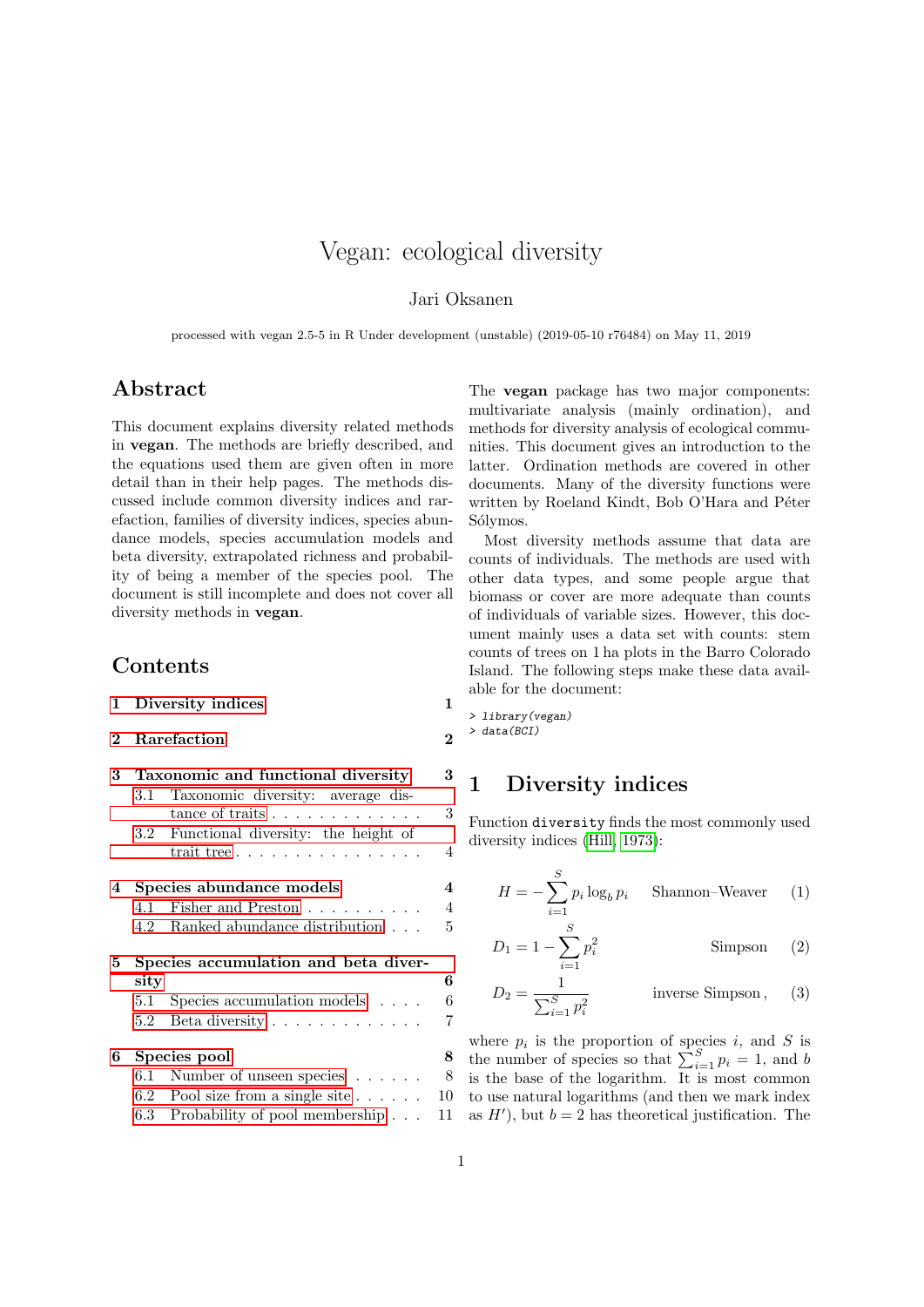default is to use natural logarithms. Shannon index is calculated with:

> H <- diversity(BCI)

which finds diversity indices for all sites.

Vegan does not have indices for evenness (equitability), but the most common of these, Pielou's evenness  $J = H'/\log(S)$  is easily found as:

#### > J <- H/log(specnumber(BCI))

where specnumber is a simple **vegan** function to find the numbers of species.

vegan also can estimate series of Rényi and Tsallis diversities. Rényi diversity of order  $a$  is [\(Hill,](#page-11-0) [1973\)](#page-11-0):

$$
H_a = \frac{1}{1-a} \log \sum_{i=1}^{S} p_i^a, \qquad (4)
$$

and the corresponding Hill number is  $N_a$  =  $\exp(H_a)$ . Many common diversity indices are special cases of Hill numbers:  $N_0 = S, N_1 = \exp(H'),$  $N_2 = D_2$ , and  $N_{\infty} = 1/(\max p_i)$ . The corresponding Rényi diversities are  $H_0 = \log(S)$ ,  $H_1 = H'$ ,  $H_2 = -\log(\sum p_i^2)$ , and  $H_{\infty} = -\log(\max p_i)$ . Tsallis diversity of order  $q$  is (Tóthmérész, 1995):

$$
H_q = \frac{1}{q-1} \left( 1 - \sum_{i=1}^{S} p^q \right) . \tag{5}
$$

These correspond to common diversity indices:  $H_0 = S - 1$ ,  $H_1 = H'$ , and  $H_2 = D_1$ , and can be converted to Hill numbers:

$$
N_q = (1 - (q - 1)H_q)^{\frac{1}{1-q}}.
$$
 (6)

We select a random subset of five sites for Rényi diversities:

 $> k \leq$  sample(nrow(BCI), 6) > R <- renyi(BCI[k,])

We can really regard a site more diverse if all of its Rényi diversities are higher than in another site. We can inspect this graphically using the standard plot function for the renyi result (Fig. [1\)](#page-1-1).

Finally, the  $\alpha$  parameter of Fisher's log-series can be used as a diversity index [\(Fisher](#page-10-1) et al., [1943\)](#page-10-1):

```
> alpha <- fisher.alpha(BCI)
```


<span id="page-1-1"></span>Figure 1: Rényi diversities in six randomly selected plots. The plot uses Trellis graphics with a separate panel for each site. The dots show the values for sites, and the lines the extremes and median in the data set.

# <span id="page-1-0"></span>2 Rarefaction

Species richness increases with sample size, and differences in richness actually may be caused by differences in sample size. To solve this problem, we may try to rarefy species richness to the same number of individuals. Expected number of species in a community rarefied from  $N$  to  $n$  individuals is [\(Hurlbert, 1971\)](#page-11-2):

<span id="page-1-2"></span>
$$
\hat{S}_n = \sum_{i=1}^{S} (1 - q_i), \text{ where } q_i = \frac{\binom{N - x_i}{n}}{\binom{N}{n}}.
$$
 (7)

Here  $x_i$  is the count of species i, and  $\binom{N}{n}$  is the binomial coefficient, or the number of ways we can choose  $n$  from  $N$ , and  $q_i$  give the probabilities that species  $i$  does not occur in a sample of size  $n$ . This is positive only when  $N - x_i \geq n$ , but for other cases  $q_i = 0$  or the species is sure to occur in the sample. The variance of rarefied richness is [\(Heck](#page-10-2)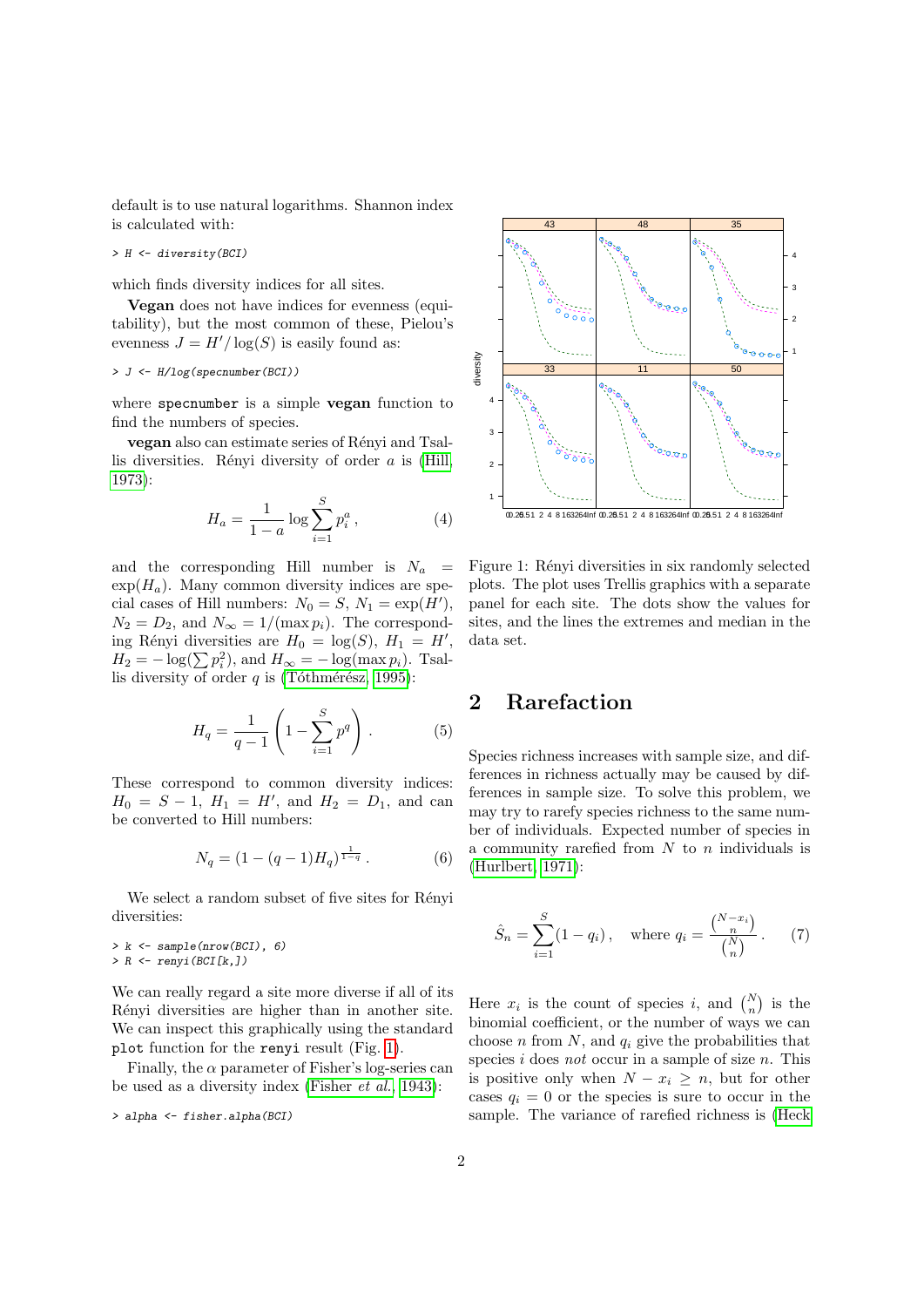[et al.](#page-10-2), [1975\)](#page-10-2):

$$
s^{2} = q_{i}(1 - q_{i}) + 2 \sum_{i=1}^{S} \sum_{j>i} \left[ \frac{\binom{N - x_{i} - x_{j}}{n}}{\binom{N}{n}} - q_{i} q_{j} \right]. \quad (8)
$$

Equation [8](#page-2-2) actually is of the same form as the variance of sum of correlated variables:

$$
\text{VAR}\left(\sum x_i\right) = \sum \text{VAR}(x_i) + 2 \sum_{i=1}^{S} \sum_{j>i} \text{COV}(x_i, x_j).
$$
\n(9)

The number of stems per hectare varies in our data set:

```
> quantile(rowSums(BCI))
```
0% 25% 50% 75% 100% 340.0 409.0 428.0 443.5 601.0

To express richness for the same number of individuals, we can use:

#### > Srar <- rarefy(BCI, min(rowSums(BCI)))

Rarefaction curves often are seen as an objective solution for comparing species richness with different sample sizes. However, rank orders typically differ among different rarefaction sample sizes, rarefaction curves can cross.

As an extreme case we may rarefy sample size to two individuals:

```
> S2 \leftarrow \text{rarefy}(BCI, 2)
```
This will not give equal rank order with the previous rarefaction richness:

 $>$  all(rank(Srar) == rank(S2))

[1] FALSE

Moreover, the rarefied richness for two individuals is a finite sample variant of Simpson's diversity in-dex [\(Hurlbert, 1971\)](#page-11-2) – or more precisely of  $D_1 + 1$ , and these two are almost identical in BCI:

> range(diversity(BCI, "simp") - (S2 -1))

```
[1] -0.002868298 -0.001330663
```
Rarefaction is sometimes presented as an ecologically meaningful alternative to dubious diversity indices [\(Hurlbert, 1971\)](#page-11-2), but the differences really seem to be small.

# <span id="page-2-0"></span>3 Taxonomic and functional diversity

<span id="page-2-2"></span>Simple diversity indices only consider species identity: all different species are equally different. In contrast, taxonomic and functional diversity indices judge the differences of species. Taxonomic and functional diversities are used in different fields of science, but they really have very similar reasoning, and either could be used either with taxonomic or functional traits of species.

## <span id="page-2-1"></span>3.1 Taxonomic diversity: average distance of traits

The two basic indices are called taxonomic diversity  $\Delta$  and taxonomic distinctness  $\Delta^*$  [\(Clarke and](#page-10-3) [Warwick, 1998\)](#page-10-3):

$$
\Delta = \frac{\sum \sum_{i < j} \omega_{ij} x_i x_j}{n(n-1)/2} \tag{10}
$$

$$
\Delta^* = \frac{\sum \sum_{i < j} \omega_{ij} x_i x_j}{\sum \sum_{i < j} x_i x_j} \,. \tag{11}
$$

These equations give the index values for a single site, and summation goes over species  $i$  and  $j$ , and  $\omega$  are the taxonomic distances among taxa, x are species abundances, and  $n$  is the total abundance for a site. With presence–absence data, both indices reduce to the same index called  $\Delta^+$ , and for this it is possible to estimate standard deviation. There are two indices derived from  $\Delta^+$ : it can be multiplied with species richness<sup>[1](#page-2-3)</sup> to give  $s\Delta^+$ , or it can be used to estimate an index of variation in taxonomic distinctness  $\Lambda^+$  [\(Clarke and Warwick,](#page-10-4) [2001\)](#page-10-4):

$$
\Lambda^{+} = \frac{\sum \sum_{i < j} \omega_{ij}^{2}}{n(n-1)/2} - (\Delta^{+})^{2} \,. \tag{12}
$$

We still need the taxonomic differences among species  $(\omega)$  to calculate the indices. These can be any distance structure among species, but usually it is found from established hierarchic taxonomy. Typical coding is that differences among species in the same genus is 1, among the same family it is 2 etc. However, the taxonomic differences are scaled

<span id="page-2-3"></span><sup>&</sup>lt;sup>1</sup>This text normally uses upper case letter  $S$  for species richness, but lower case s is used here in accordance with the original papers on taxonomic diversity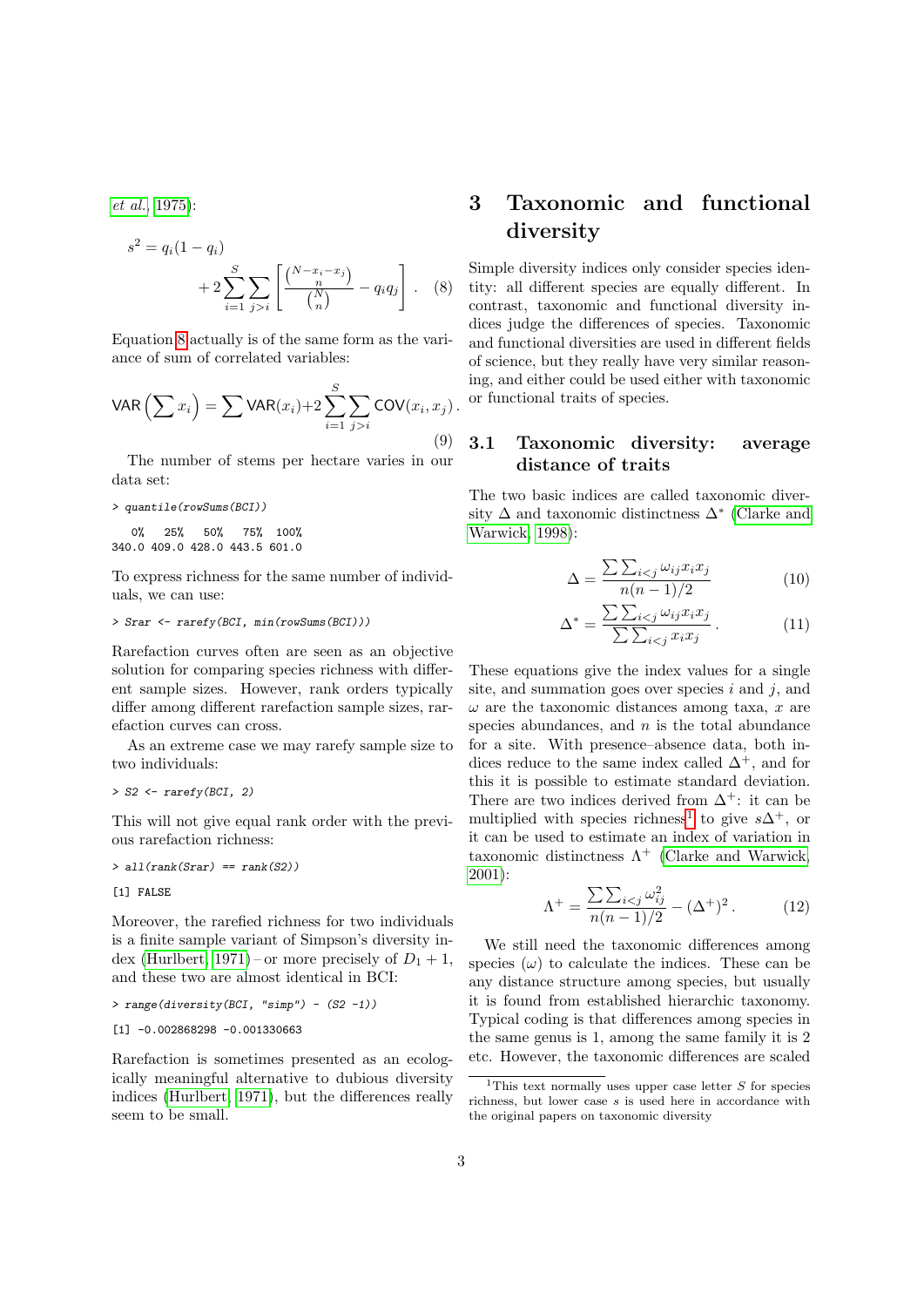

<span id="page-3-4"></span>Figure 2: Taxonomic diversity  $\Delta^+$  for the dune meadow data. The points are diversity values of single sites, and the funnel is their approximate confidence intervals  $(2 \times$  standard error).

to maximum 100 for easier comparison between different data sets and taxonomies. Alternatively, it is possible to scale steps between taxonomic level proportional to the reduction in the number of categories [\(Clarke and Warwick, 1999\)](#page-10-5): if almost all genera have only one species, it does not make a great difference if two individuals belong to a different species or to a different genus.

Function taxondive implements indices of taxonomic diversity, and taxa2dist can be used to convert classification tables to taxonomic distances either with constant or variable step lengths between successive categories. There is no taxonomic table for the BCI data in  $vegan^2$  $vegan^2$  but there is such a table for the Dune meadow data (Fig. [2\)](#page-3-4):

## <span id="page-3-0"></span>3.2 Functional diversity: the height of trait tree

In taxonomic diversity the primary data were taxonomic trees which were transformed to pairwise distances among species. In functional diversity the primary data are species traits which are translated to pairwise distances among species and then to clustering trees of species traits. The argument for using trees is that in this way a single deviant species will have a small influence, since its difference is evaluated only once instead of evaluating its distance to all other species [\(Petchey and Gaston,](#page-11-3) [2006\)](#page-11-3).

Function treedive implements functional diversity defined as the total branch length in a trait dendrogram connecting all species, but excluding the unnecessary root segments of the tree [\(Petchey](#page-11-4) [and Gaston, 2002,](#page-11-4) [2006\)](#page-11-3). The example uses the taxonomic distances of the previous chapter. These are first converted to a hierarchic clustering (which actually were their original form before taxa2dist converted them into distances)

> tr <- hclust(taxdis, "aver") > mod <- treedive(dune, tr)

# <span id="page-3-1"></span>4 Species abundance models

Diversity indices may be regarded as variance measures of species abundance distribution. We may wish to inspect abundance distributions more directly. Vegan has functions for Fisher's log-series and Preston's log-normal models, and in addition several models for species abundance distribution.

#### <span id="page-3-2"></span>4.1 Fisher and Preston

In Fisher's log-series, the expected number of species  $\hat{f}$  with *n* individuals is [\(Fisher](#page-10-1) *et al.*, [1943\)](#page-10-1):

$$
\hat{f}_n = \frac{\alpha x^n}{n},\tag{13}
$$

where  $\alpha$  is the diversity parameter, and x is a nuisance parameter defined by  $\alpha$  and total number of individuals N in the site,  $x = N/(N - \alpha)$ . Fisher's log-series for a randomly selected plot is (Fig. [3\)](#page-4-1):

```
> k \leq sample(nrow(BCI), 1)
```

```
> fish <- fisherfit(BCI[k,])
```

```
> fish
```
<sup>&</sup>gt; data(dune)

<sup>&</sup>gt; data(dune.taxon)

<sup>&</sup>gt; taxdis <- taxa2dist(dune.taxon, varstep=TRUE)

<sup>&</sup>gt; mod <- taxondive(dune, taxdis)

<span id="page-3-3"></span><sup>2</sup>Actually I made such a classification, but taxonomic differences proved to be of little use in the Barro Colorado data: they only singled out sites with Monocots (palm trees) in the data.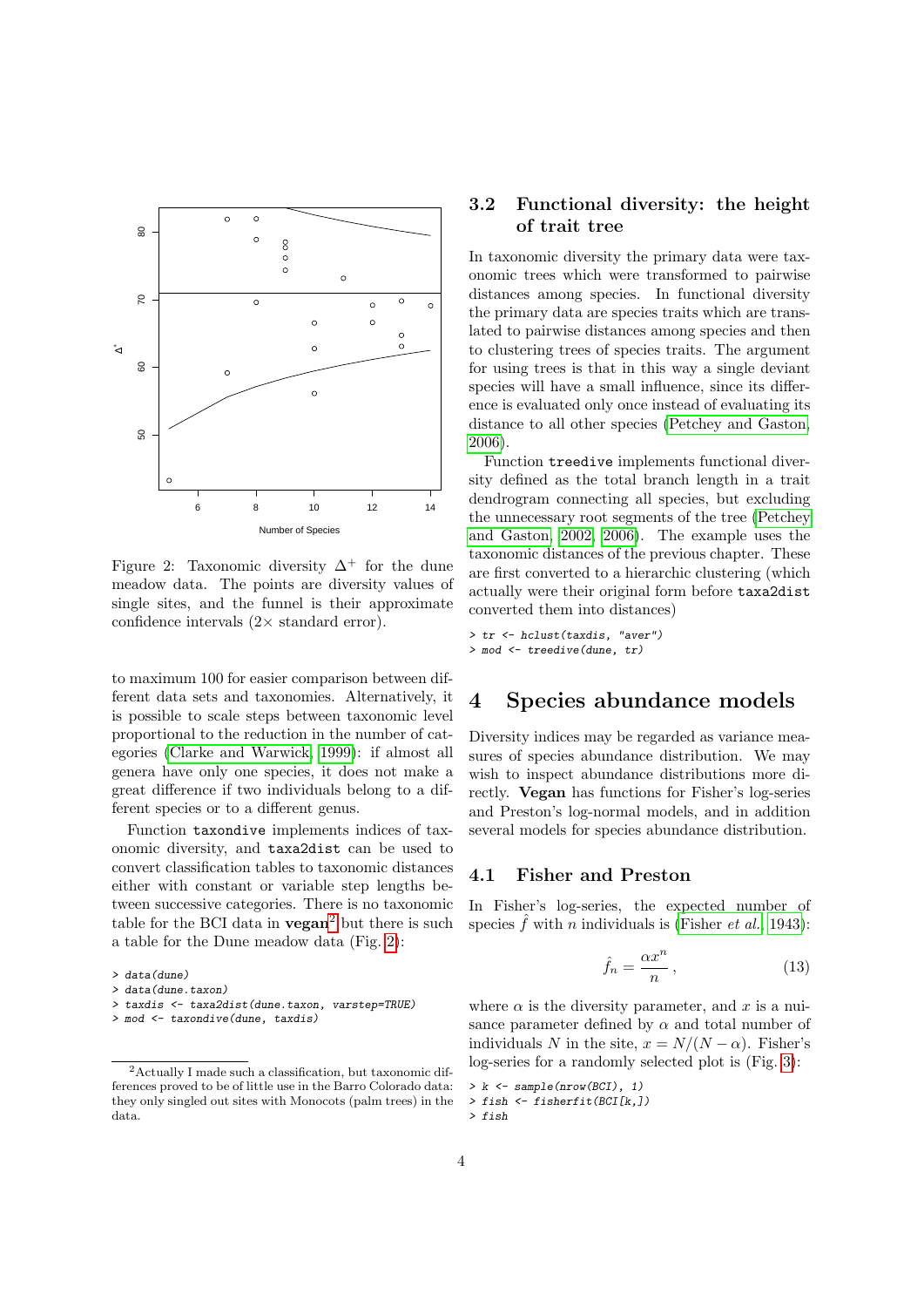

<span id="page-4-1"></span>Figure 3: Fisher's log-series fitted to one randomly selected site (37).

Fisher log series model No. of species: 88<br>Fisher alpha: 33.28235 Fisher alpha:

We already saw  $\alpha$  as a diversity index.

Preston's log-normal model is the main challenger to Fisher's log-series [\(Preston, 1948\)](#page-11-5). Instead of plotting species by frequencies, it bins species into frequency classes of increasing sizes. As a result, upper bins with high range of frequencies become more common, and sometimes the result looks similar to Gaussian distribution truncated at the left.

There are two alternative functions for the lognormal model: prestonfit and prestondistr. Function prestonfit uses traditionally binning approach, and is burdened with arbitrary choices of binning limits and treatment of ties. It seems that Preston split ties between adjacent octaves: only half of the species observed once were in the first octave, and half were transferred to the next octave, and the same for all species at the octave limits occurring 2, 4, 8, 16. . . times [\(Williamson and Gas](#page-11-6)[ton, 2005\)](#page-11-6). Function prestonfit can either split the ties or keep all limit cases in the lower octave. Function prestondistr directly maximizes truncated log-normal likelihood without binning data, and it is the recommended alternative. Log-normal models usually fit poorly to the BCI data, but here our random plot (number 37):

```
> prestondistr(BCI[k,])
```
Preston lognormal model Method: maximized likelihood to log2 abundances No. of species: 88

```
mode width S0
1.177795 1.614311 23.862995
```
Frequencies by Octave

0 1 2 3 4 Observed 13.5000 24.0000 23.50000 14.00000 9.000000 Fitted 18.2867 23.7187 20.96017 12.61964 5.176631 5 6 7 Observed 2.000000 1.0000000 1.00000000 Fitted 1.446758 0.2754815 0.03573859

### <span id="page-4-0"></span>4.2 Ranked abundance distribution

An alternative approach to species abundance distribution is to plot logarithmic abundances in decreasing order, or against ranks of species [\(Whittaker, 1965\)](#page-11-7). These are known as ranked abundance distribution curves, species abundance curves, dominance–diversity curves or Whittaker plots. Function radfit fits some of the most popular models [\(Wilson, 1991\)](#page-11-8) using maximum likelihood estimation:

$$
\hat{a}_r = \frac{N}{S} \sum_{k=r}^{S} \frac{1}{k}
$$
brokenstick (14)

$$
\hat{a}_r = N\alpha (1 - \alpha)^{r-1}
$$
 preemption  
(15)

$$
\hat{a}_r = \exp\left[\log(\mu) + \log(\sigma)\Phi\right] \qquad \qquad \text{log-normal} \tag{16}
$$

$$
\hat{a}_r = N\hat{p}_1 r^{\gamma} \tag{17}
$$

$$
\hat{a}_r = Nc(r+\beta)^\gamma
$$
 Zipf-Mandelbrot (18)

In all these,  $\hat{a}_r$  is the expected abundance of species at rank  $r, S$  is the number of species,  $N$  is the number of individuals,  $\Phi$  is a standard normal function,  $\hat{p}_1$  is the estimated proportion of the most abundant species, and  $\alpha$ ,  $\mu$ ,  $\sigma$ ,  $\gamma$ ,  $\beta$  and c are the estimated parameters in each model.

It is customary to define the models for proportions  $p_r$  instead of abundances  $a_r$ , but there is no reason for this, and radfit is able to work with the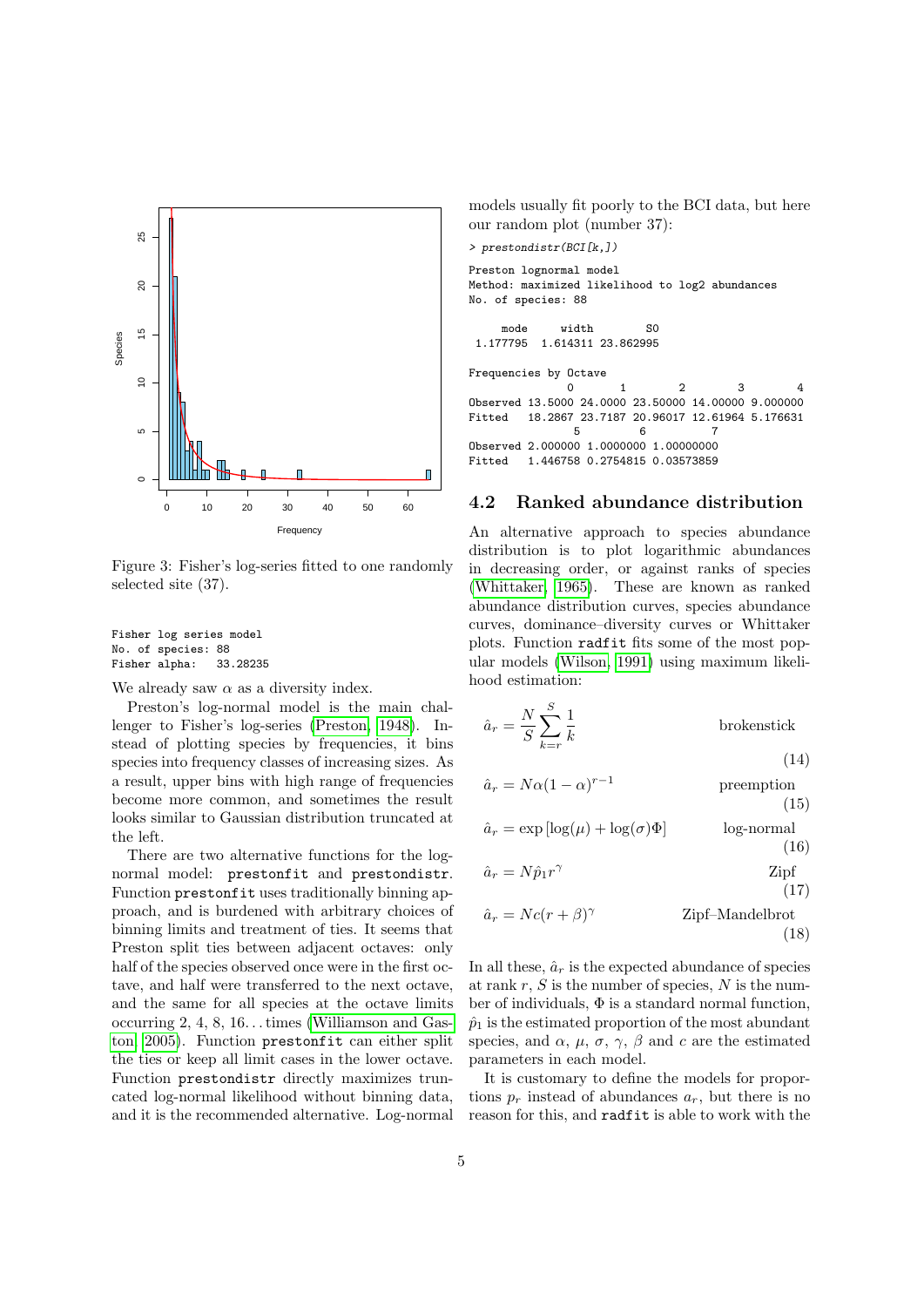

<span id="page-5-2"></span>Figure 4: Ranked abundance distribution models for a random plot (no. 37). The best model has the lowest aic.

original abundance data. We have count data, and the default Poisson error looks appropriate, and our example data set gives (Fig. [4\)](#page-5-2):

```
> rad <- radfit(BCI[k,])
> rad
RAD models, family poisson
No. of species 88, total abundance 435
```

|                              | par1              | par2               | par3    | Deviance |
|------------------------------|-------------------|--------------------|---------|----------|
| Null                         |                   |                    |         | 93.5952  |
| Preemption                   | 0.049908          |                    |         | 104.0978 |
| Lognormal 0.89824 1.206      |                   |                    |         | 19.0653  |
| Zipf                         |                   | $0.1573 - 0.89047$ |         | 11.3048  |
| Mandelbrot                   |                   | $0.24662 -1.0168$  | 0.78193 | 8.9107   |
|                              | AIC               | BIC                |         |          |
| Null                         | 351.9122 351.9122 |                    |         |          |
| Preemption 364.4147 366.8920 |                   |                    |         |          |
| Lognormal 281.3822 286.3369  |                   |                    |         |          |
| Zipf                         | 273.6218 278.5764 |                    |         |          |
| Mandelbrot 273.2276 280.6596 |                   |                    |         |          |
|                              |                   |                    |         |          |

Function radfit compares the models using alternatively Akaike's or Schwartz's Bayesian information criteria. These are based on log-likelihood, but penalized by the number of estimated parameters. The penalty per parameter is 2 in aic, and  $log S$  in BIC. Brokenstick is regarded as a null model and has no estimated parameters in vegan. Preemption model has one estimated parameter  $(\alpha)$ , log-normal and Zipf models two  $(\mu, \sigma, \sigma)$  $\hat{p}_1, \gamma$ , resp.), and Zipf–Mandelbrot model has three  $(c, \beta, \gamma).$ 

Function radfit also works with data frames, and fits models for each site. It is curious that log-normal model rarely is the choice, although it generally is regarded as the canonical model, in particular in data sets like Barro Colorado tropical forests.

# <span id="page-5-0"></span>5 Species accumulation and beta diversity

Species accumulation models and species pool models study collections of sites, and their species richness, or try to estimate the number of unseen species.

#### <span id="page-5-1"></span>5.1 Species accumulation models

Species accumulation models are similar to rarefaction: they study the accumulation of species when the number of sites increases. There are several alternative methods, including accumulating sites in the order they happen to be, and repeated accumulation in random order. In addition, there are three analytic models. Rarefaction pools individuals together, and applies rarefaction equation [\(7\)](#page-1-2) to these individuals. Kindt's exact accumulator re-sembles rarefaction [\(Ugland](#page-11-9) *et al.*, [2003\)](#page-11-9):

<span id="page-5-3"></span>
$$
\hat{S}_n = \sum_{i=1}^{S} (1 - p_i), \quad \text{where } p_i = \frac{\binom{N - f_i}{n}}{\binom{N}{n}}, \quad (19)
$$

and  $f_i$  is the frequency of species i. Approximate variance estimator is:

<span id="page-5-4"></span>
$$
s^{2} = p_{i}(1 - p_{i})
$$
  
+ 
$$
2 \sum_{i=1}^{S} \sum_{j>i} \left( r_{ij} \sqrt{p_{i}(1 - p_{i})} \sqrt{p_{j}(1 - p_{j})} \right), (20)
$$

where  $r_{ij}$  is the correlation coefficient between species  $i$  and  $j$ . Both of these are unpublished: eq. [19](#page-5-3) was developed by Roeland Kindt, and eq. [20](#page-5-4) by Jari Oksanen. The third analytic method was suggested by [Coleman](#page-10-6) et al. [\(1982\)](#page-10-6):

<span id="page-5-5"></span>
$$
S_n = \sum_{i=1}^{S} (1 - p_i), \quad \text{where } p_i = \left(1 - \frac{1}{n}\right)^{f_i}, \tag{21}
$$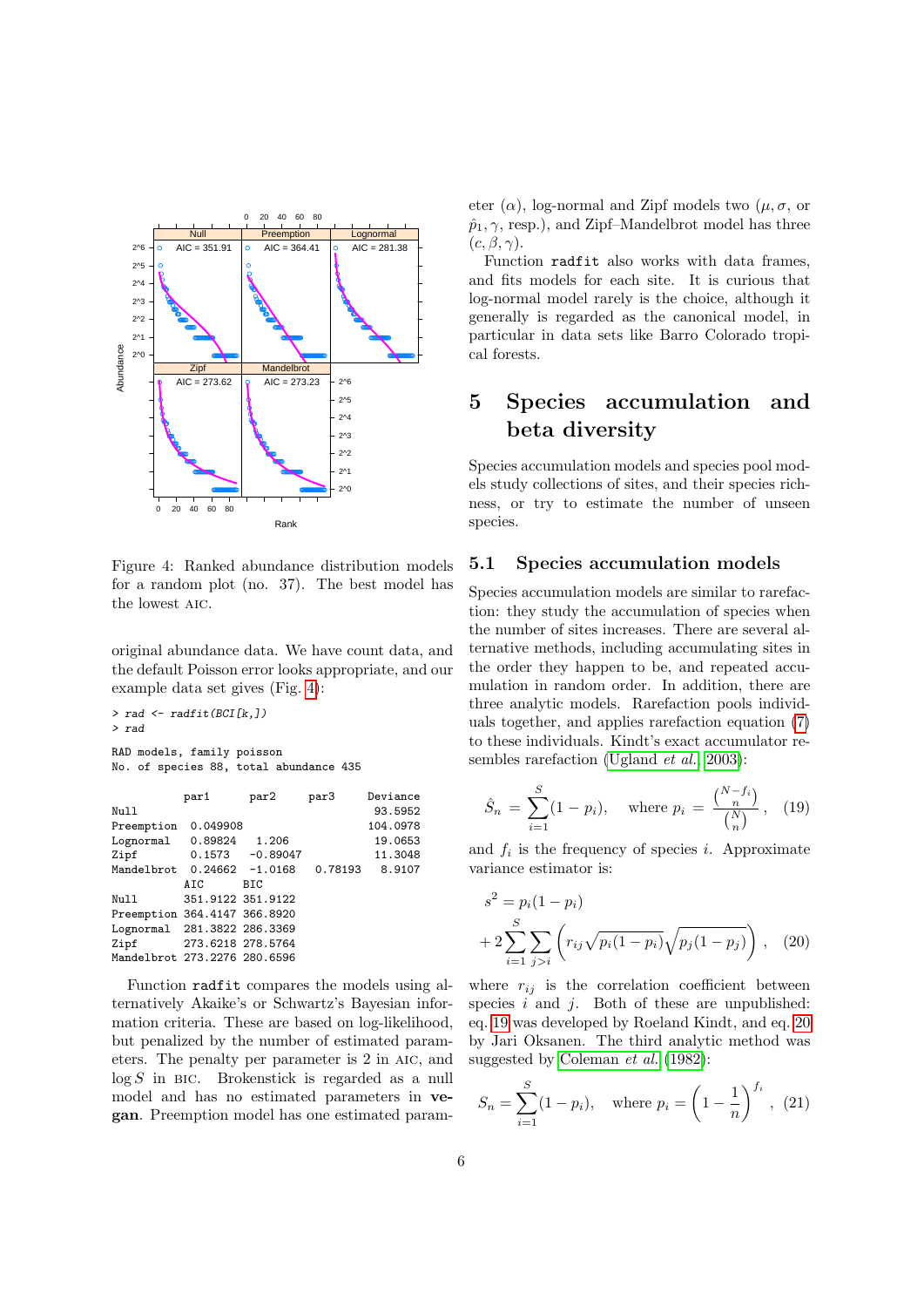

<span id="page-6-1"></span>Figure 5: Species accumulation curve for the BCI data; exact method.

and the suggested variance is  $s^2 = p_i(1-p_i)$  which ignores the covariance component. In addition, eq. [21](#page-5-5) does not properly handle sampling without replacement and underestimates the species accumulation curve.

The recommended is Kindt's exact method  $(Fig. 5):$  $(Fig. 5):$  $(Fig. 5):$ 

> sac <- specaccum(BCI)

> plot(sac, ci.type="polygon", ci.col="yellow")

### <span id="page-6-0"></span>5.2 Beta diversity

[Whittaker](#page-11-10) [\(1960\)](#page-11-10) divided diversity into various components. The best known are diversity in one spot that he called alpha diversity, and the diversity along gradients that he called beta diversity. The basic diversity indices are indices of alpha diversity. Beta diversity should be studied with respect to gradients [\(Whittaker, 1960\)](#page-11-10), but almost everybody understand that as a measure of general heterogeneity [\(Tuomisto, 2010a](#page-11-11)[,b\)](#page-11-12): how many more species do you have in a collection of sites compared to an average site.

The best known index of beta diversity is based on the ratio of total number of species in a collection of sites S and the average richness per one site  $\bar{\alpha}$  [\(Tuomisto, 2010a\)](#page-11-11):

<span id="page-6-2"></span>
$$
\beta = S/\bar{\alpha} - 1. \tag{22}
$$

Subtraction of one means that  $\beta = 0$  when there are no excess species or no heterogeneity between sites. For this index, no specific functions are needed, but this index can be easily found with the help of vegan function specnumber:

> ncol(BCI)/mean(specnumber(BCI)) - 1

[1] 1.478519

The index of eq. [22](#page-6-2) is problematic because  $S$  increases with the number of sites even when sites are all subsets of the same community. [Whittaker](#page-11-10) [\(1960\)](#page-11-10) noticed this, and suggested the index to be found from pairwise comparison of sites. If the number of shared species in two sites is  $a$ , and the numbers of species unique to each site are  $b$  and  $c$ , then  $\bar{\alpha} = (2a + b + c)/2$  and  $S = a + b + c$ , and index [22](#page-6-2) can be expressed as:

$$
\beta = \frac{a+b+c}{(2a+b+c)/2} - 1 = \frac{b+c}{2a+b+c}.
$$
 (23)

This is the Sørensen index of dissimilarity, and it can be found for all sites using vegan function vegdist with binary data:

> beta <- vegdist(BCI, binary=TRUE)

```
> mean(beta)
```
[1] 0.3399075

There are many other definitions of beta diversity in addition to eq. [22.](#page-6-2) All commonly used in-dices can be found using betadiver [\(Koleff](#page-11-13) et al., [2003\)](#page-11-13). The indices in betadiver can be referred to by subscript name, or index number:

```
> betadiver(help=TRUE)
```

```
1 "w" = (b+c)/(2*a+b+c)<br>2 "-1" = (b+c)/(2*a+b+c)"-1" = (b+c)/(2*a+b+c)
3 "c" = (b+c)/24 "wb" = b+c
5 "r" = 2*b*c/((a+b+c)^2-2*b*c)6 "I" = \log(2*atbtc) - 2*atbg(2)/(2*atbtc) -
((a+b)*log(a+b) + (a+c)*log(a+c)) / (2*a+b+c)7 "e" = \exp(\log(2*atbt-c) - 2*atbtot(2)/(2*atbtc))- ((a+b)*log(a+b) + (a+c)*log(a+c)) /
(2*a+b+c))-1
8 "t" = (b+c)/(2*a+b+c)9 "me" = (b+c)/(2*a+b+c)10 "j'' = a/(a+b+c)11 "sor" = 2*a/(2*a+b+c)12 "m" = (2*a+b+c)*(b+c)/(a+b+c)13 "-2" = pmin(b, c)/(pmax(b, c)+a)
```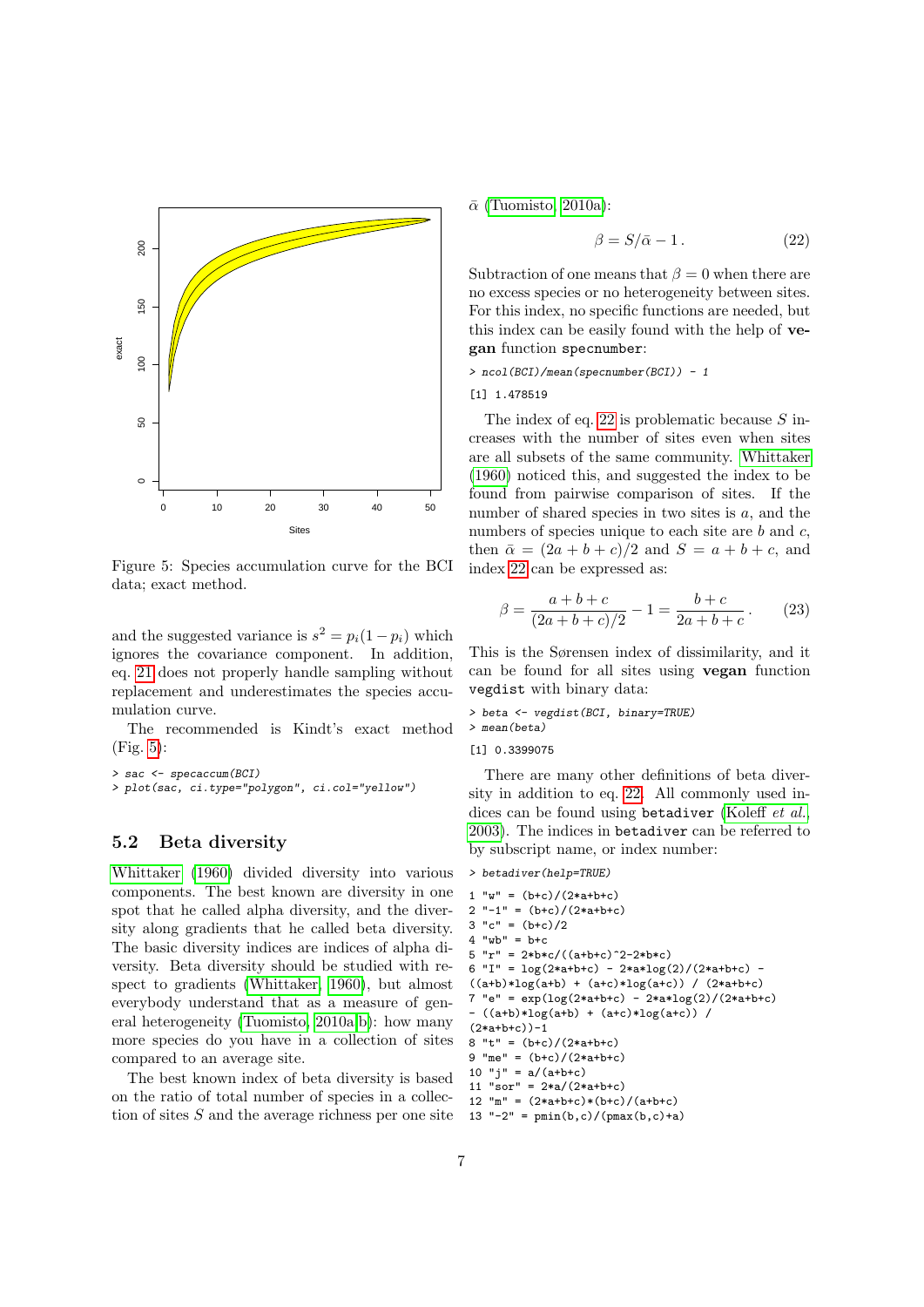```
14 "co" = (a*c+a*b+2*b*c)/(2*(a+b)*(a+c))15 "cc" = (b+c)/(a+b+c)16 "g" = (b+c)/(a+b+c)17 "-3" = pmin(b, c)/(a+b+c)18 "l" = (b+c)/219 "19" = 2*(b*c+1)/(a+b+c)/(a+b+c-1)20 "hk" = (b+c)/(2*a+b+c)21 "rlb" = a/(a+c)22 "sim" = pmin(b, c)/(pmin(b, c)+a)23 "gl" = 2*abs(b-c)/(2*a+b+c)
24 "z" = (\log(2) - \log(2 * a + b + c) + \log(a + b + c)) / \log(2)
```
Some of these indices are duplicates, and many of them are well known dissimilarity indices. One of the more interesting indices is based on the Arrhenius species–area model

$$
\hat{S} = cX^z \,,\tag{24}
$$

where  $X$  is the area (size) of the patch or site, and  $c$ and  $z$  are parameters. Parameter  $c$  is uninteresting, but z gives the steepness of the species area curve and is a measure of beta diversity. In islands typically  $z \approx 0.3$ . This kind of islands can be regarded as subsets of the same community, indicating that we really should talk about gradient differences if  $z \gtrsim 0.3$ . We can find the value of z for a pair of plots using function betadiver:

```
> z <- betadiver(BCI, "z")
> quantile(z)
      0% 25% 50% 75% 100%
0.2732845 0.3895024 0.4191536 0.4537180 0.5906091
```
The size  $X$  and parameter  $c$  cancel out, and the index gives the estimate z for any pair of sites.

Function betadisper can be used to analyse beta diversities with respect to classes or factors [\(Anderson, 2006;](#page-10-7) [Anderson](#page-10-8) et al., [2006\)](#page-10-8). There is no such classification available for the Barro Colorado Island data, and the example studies beta diversities in the management classes of the dune meadows (Fig. [6\)](#page-7-2):

```
> data(dune)
> data(dune.env)
> z < - betadiver(dune, "z")
> mod <- with(dune.env, betadisper(z, Management))
> mod
        Homogeneity of multivariate dispersions
Call: betadisper(d = z, group = Management)
No. of Positive Eigenvalues: 12
No. of Negative Eigenvalues: 7
Average distance to median:<br>BF HF NM SF
    BF HF NM SF
```


<span id="page-7-2"></span>Figure 6: Box plots of beta diversity measured as the average steepness  $(z)$  of the species area curve in the Arrhenius model  $S = cX^z$  in Management classes of dune meadows.

0.2532 0.2512 0.4406 0.3635

```
Eigenvalues for PCoA axes:
(Showing 8 of 19 eigenvalues)
 PCoA1 PCoA2 PCoA3 PCoA4 PCoA5 PCoA6
1.65466 0.88696 0.53336 0.37435 0.28725 0.22445
 PCoA7 PCoA8
0.16128 0.08099
```
# <span id="page-7-0"></span>6 Species pool

## <span id="page-7-1"></span>6.1 Number of unseen species

Species accumulation models indicate that not all species were seen in any site. These unseen species also belong to the species pool. Functions specpool and estimateR implement some methods of estimating the number of unseen species. Function specpool studies a collection of sites, and estimateR works with counts of individuals, and can be used with a single site. Both functions assume that the number of unseen species is related to the number of rare species, or species seen only once or twice.

The incidence-based functions group species by their number of occurrences  $f_i = f_0, f_1, \ldots, f_N$ ,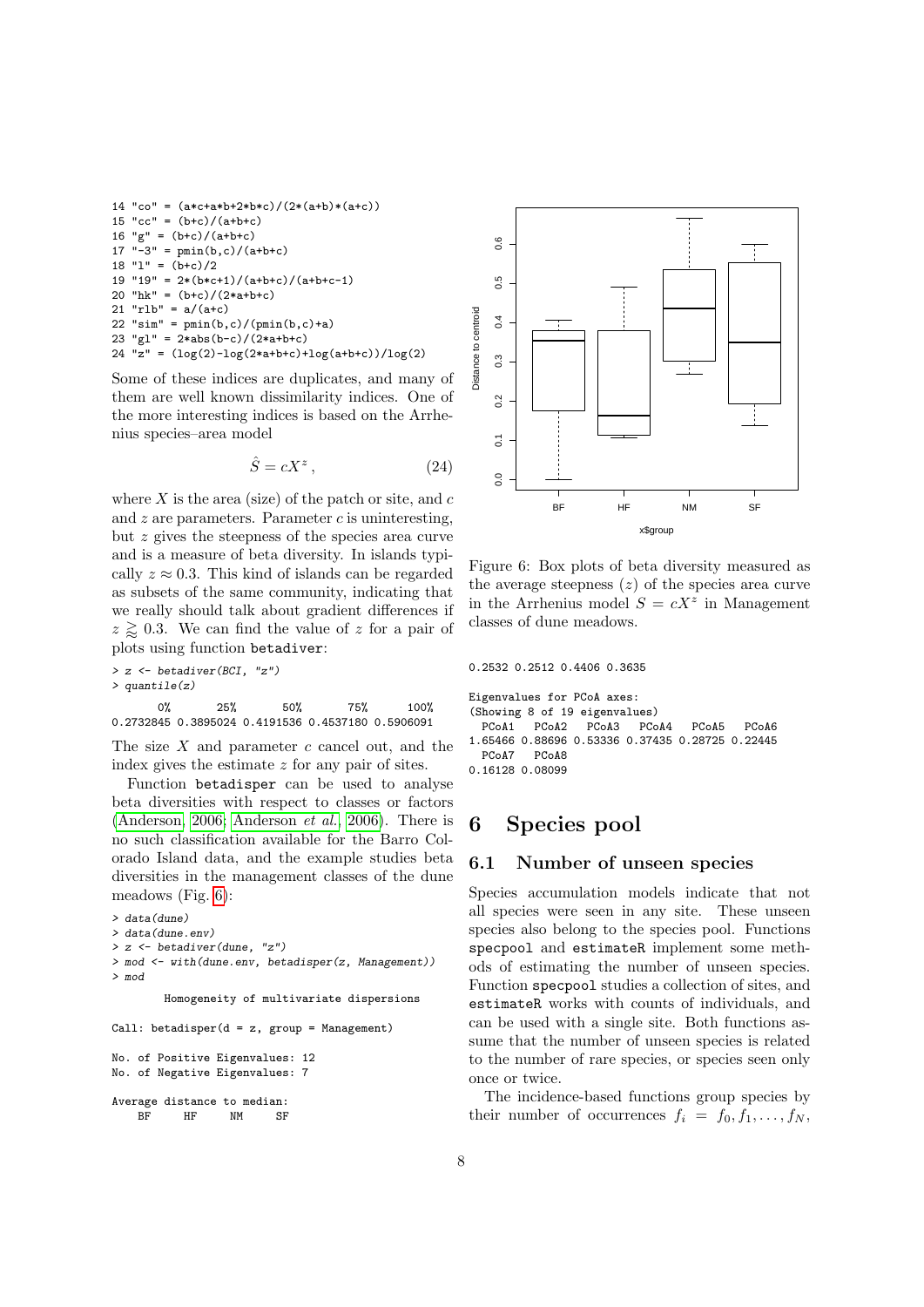where  $f$  is the number of species occurring in exactly *i* sites in the data:  $f_N$  is the number of species occurring on every  $N$  site,  $f_1$  the number of species occurring once, and  $f_0$  the number of species in the species pool but not found in the sample. The total number of species in the pool  $S_p$  is

$$
S_p = \sum_{i=0}^{N} f_i = f_0 + S_o, \qquad (25)
$$

where  $S_o = \sum_{i>0} f_i$  is the observed number of species. The sampling proportion  $i/N$  is an estimate for the commonness of the species in the community. When species is present in the community but not in the sample,  $i = 0$  is an obvious under-estimate, and consequently, for values  $i > 0$ the species commonness is over-estimated [\(Good,](#page-10-9) [1953\)](#page-10-9). The models for the pool size estimate the number of species missing in the sample  $f_0$ .

Function specpool implements the following models to estimate the number of missing species  $f_0$ . Chao estimator is [\(Chao, 1987;](#page-10-10) Chiu [et al.](#page-10-11), [2014\)](#page-10-11):

<span id="page-8-0"></span>
$$
\hat{f}_0 = \begin{cases} \frac{f_1^2}{2f_2} \frac{N-1}{N} & \text{if } f_2 > 0\\ \frac{f_1(f_1-1)}{2} \frac{N-1}{N} & \text{if } f_2 = 0 \,. \end{cases} \tag{26}
$$

The latter case for  $f_2 = 0$  is known as the biascorrected form. Chiu [et al.](#page-10-11) [\(2014\)](#page-10-11) introduced the small-sample correction term  $\frac{N}{N-1}$ , but it was not originally used [\(Chao, 1987\)](#page-10-10).

The first and second order jackknife estimators are [\(Smith and van Belle, 1984\)](#page-11-14):

$$
\hat{f}_0 = f_1 \frac{N-1}{N} \tag{27}
$$

$$
\hat{f}_0 = f_1 \frac{2N-3}{N} + f_2 \frac{(N-2)^2}{N(N-1)}.
$$
 (28)

The bootstrap estimator is [\(Smith and van Belle,](#page-11-14) [1984\)](#page-11-14):

$$
\hat{f}_0 = \sum_{i=1}^{S_o} (1 - p_i)^N.
$$
 (29)

The idea in jackknife seems to be that we missed about as many species as we saw only once, and the idea in bootstrap that if we repeat sampling (with replacement) from the same data, we miss as many species as we missed originally.

The variance estimaters only concern the estimated number of missing species  $\hat{f}_0$ , although they are often expressed as they would apply to the pool size  $S_p$ ; this is only true if we assume that  $VAR(S<sub>o</sub>) = 0$ . The variance of the Chao estimate is (Chiu [et al.](#page-10-11), [2014\)](#page-10-11):

$$
\text{VAR}(\hat{f}_0) = f_1 \left( A^2 \frac{G^3}{4} + A^2 G^2 + A \frac{G}{2} \right),
$$
\n
$$
\text{where } A = \frac{N - 1}{N} \text{ and } G = \frac{f_1}{f_2}. \quad (30)
$$

For the bias-corrected form of eq. [26](#page-8-0) (case  $f_2 = 0$ ), the variance is (Chiu [et al.](#page-10-11), [2014,](#page-10-11) who omit smallsample correction in some terms):

$$
\begin{aligned} \mathsf{VAR}(\hat{f}_0) &= \frac{1}{4} A^2 f_1 (2f_1 - 1)^2 + \frac{1}{2} A f_1 (f_1 - 1) \\ &- \frac{1}{4} A^2 \frac{f_1^4}{S_p}. \end{aligned} \tag{31}
$$

The variance of the first-order jackknife is based on the number of "singletons"  $r$  (species occurring only once in the data) in sample plots [\(Smith and](#page-11-14) [van Belle, 1984\)](#page-11-14):

$$
\text{VAR}(\hat{f}_0) = \left(\sum_{i=1}^{N} r_i^2 - \frac{f_1}{N}\right) \frac{N-1}{N} \,. \tag{32}
$$

Variance of the second-order jackknife is not evaluated in specpool (but contributions are welcome).

The variance of bootstrap estimator is[\(Smith and](#page-11-14) [van Belle, 1984\)](#page-11-14):

$$
VAR(\hat{f}_0) = \sum_{i=1}^{S_o} q_i (1 - q_i)
$$
  
+  $2 \sum_{i \neq j}^{S_o} [(Z_{ij}/N)^N - q_i q_j]$   
where  $q_i = (1 - p_i)^N$ , (33)

and  $Z_{ij}$  is the number of sites where both species are absent.

The extrapolated richness values for the whole BCI data are:

> specpool(BCI)

Species chao chao.se jack1 jack1.se jack2 All 225 236.3732 6.54361 245.58 5.650522 247.8722 boot boot.se n

All 235.6862 3.468888 50

If the estimation of pool size really works, we should get the same values of estimated richness if we take a random subset of a half of the plots (but this is rarely true):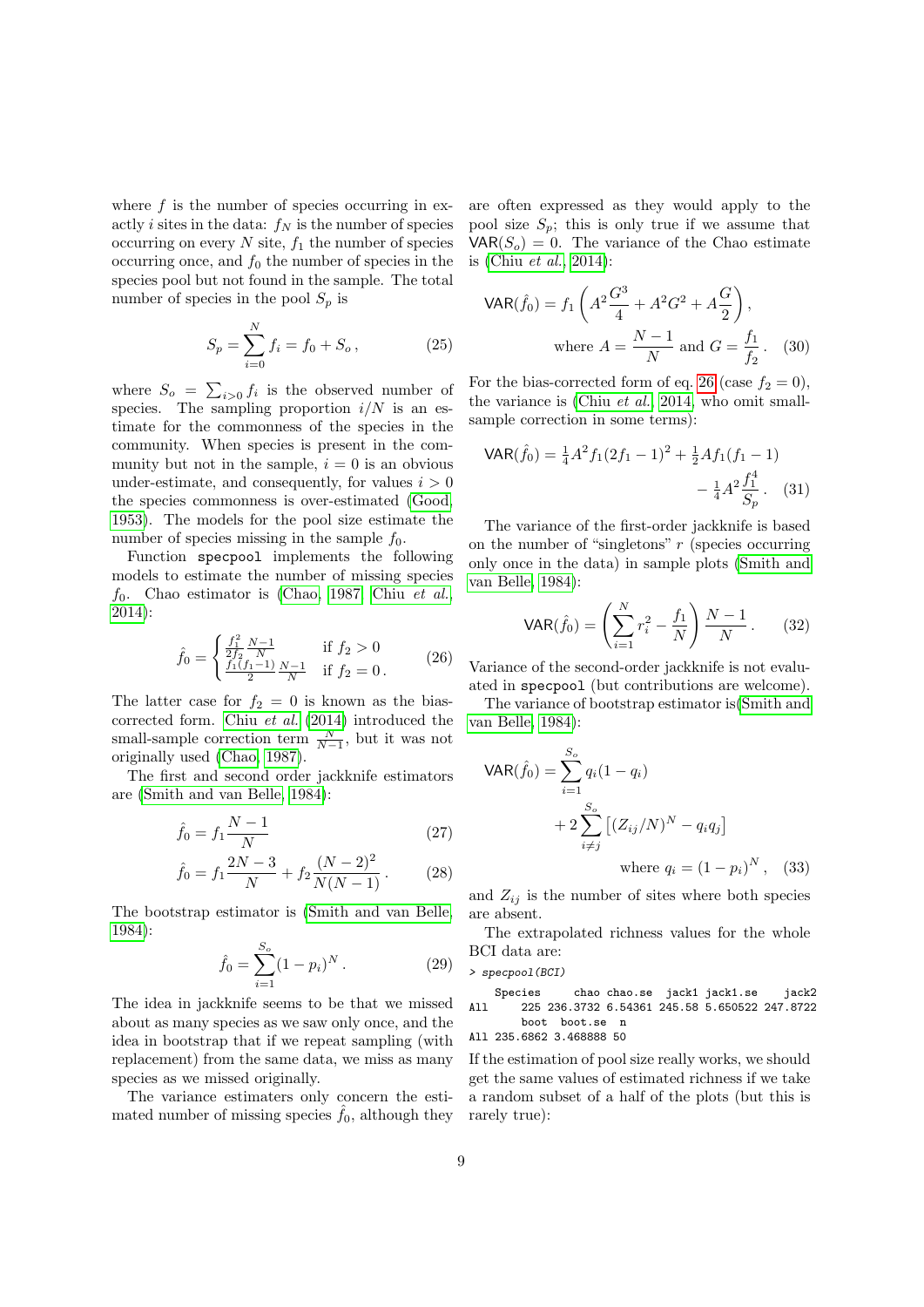> s <- sample(nrow(BCI), 25) > specpool(BCI[s,])

Species chao chao.se jack1 jack1.se jack2 All 208 223.488 8.665684 229.12 5.806479 236.135 boot boot.se n All 218.591 3.734181 25

#### <span id="page-9-0"></span>6.2 Pool size from a single site

The specpool function needs a collection of sites, but there are some methods that estimate the number of unseen species for each single site. These functions need counts of individuals, and species seen only once or twice, or other rare species, take the place of species with low frequencies. Function estimateR implements two of these methods:

```
> estimateR(BCI[k,])
                   37
S.obs 88.000000
S.chao1 103.954545
se.chao1 8.133684<br>S ACE 111 811393
         111.811393
se.ACE 5.089344
```
In abundance based models  $a_i$  denotes the number of species with  $i$  individuals, and takes the place of  $f_i$  of previous models. Chao's method is similar as the bias-corrected model eq. [26](#page-8-0) [\(Chao, 1987;](#page-10-10) [Chiu](#page-10-11) [et al.](#page-10-11), [2014\)](#page-10-11):

<span id="page-9-1"></span>
$$
S_p = S_o + \frac{a_1(a_1 - 1)}{2(a_2 + 1)}.
$$
 (34)

When  $f_2 = 0$ , eq. [34](#page-9-1) reduces to the bias-corrected form of eq. [26,](#page-8-0) but quantitative estimators are based on abundances and do not use small-sample correction. This is not usually needed because sample sizes are total numbers of individuals, and these are usually high, unlike in frequency based models, where the sample size is the number of sites [\(Chiu](#page-10-11) [et al.](#page-10-11), [2014\)](#page-10-11).

A commonly used approximate variance estimator of eq. [34](#page-9-1) is:

$$
s^{2} = \frac{a_{1}(a_{1}-1)}{2} + \frac{a_{1}(2a_{1}+1)^{2}}{(a_{2}+1)^{2}} + \frac{a_{1}^{2}a_{2}(a_{1}-1)^{2}}{4(a_{2}+1)^{4}}.
$$
 (35)

However, vegan does not use this, but instead the following more exact form which was directly derived from eq. [34](#page-9-1) following Chiu [et al.](#page-10-11) [\(2014,](#page-10-11) web

appendix):

$$
s^{2} = \frac{1}{4} \frac{1}{(a_{2} + 1)^{4} S_{p}} [a_{1} (S_{p} a_{1}^{3} a_{2} + 4 S_{p} a_{1}^{2} a_{2}^{2}+ 2 S_{p} a_{1} a_{2}^{3} + 6 S_{p} a_{1}^{2} a_{2} + 2 S_{p} a_{1} a_{2}^{2} - 2 S_{p} a_{2}^{3}+ 4 S_{p} a_{1}^{2} + S_{p} a_{1} a_{2} - 5 S_{p} a_{2}^{2} - a_{1}^{3} - 2 a_{1}^{2} a_{2}- a_{1} a_{2}^{2} - 2 S_{p} a_{1} - 4 S_{p} a_{2} - S_{p})]. (36)
$$

The variance estimators only concern the number of unseen species like previously.

The ACE is estimator is defined as  $(O'Hara,$ [2005\)](#page-11-15):

$$
S_p = S_{\text{abund}} + \frac{S_{\text{rare}}}{C_{\text{ACE}}} + \frac{a_1}{C_{\text{ACE}}} \gamma^2, \text{ where}
$$

$$
C_{\text{ACE}} = 1 - \frac{a_1}{N_{\text{rare}}}
$$

$$
\gamma^2 = \frac{S_{\text{rare}}}{C_{\text{ACE}}} \sum_{i=1}^{10} i(i-1)a_1 \frac{N_{\text{rare}} - 1}{N_{\text{rare}}}.
$$
(37)

Now  $a_1$  takes the place of  $f_1$  above, and means the number of species with only one individual. Here  $S_{\text{abund}}$  and  $S_{\text{rare}}$  are the numbers of species of abundant and rare species, with an arbitrary upper limit of 10 individuals for a rare species, and  $N<sub>rare</sub>$  is the total number of individuals in rare species. The variance estimator uses iterative solution, and it is best interpreted from the source code or following [O'Hara](#page-11-15) [\(2005\)](#page-11-15).

The pool size is estimated separately for each site, but if input is a data frame, each site will be analysed.

If log-normal abundance model is appropriate, it can be used to estimate the pool size. Log-normal model has a finite number of species which can be found integrating the log-normal:

$$
S_p = S_\mu \sigma \sqrt{2\pi} \,,\tag{38}
$$

where  $S_{\mu}$  is the modal height or the expected number of species at maximum (at  $\mu$ ), and  $\sigma$  is the width. Function veiledspec estimates this integral from a model fitted either with prestondistr or prestonfit, and fits the latter if raw site data are given. Log-normal model may fit poorly, but we can try:

> veiledspec(prestondistr(BCI[k,]))

| Extrapolated | Observed  | Veiled   |
|--------------|-----------|----------|
| 96.561066    | 88,000000 | 8.561066 |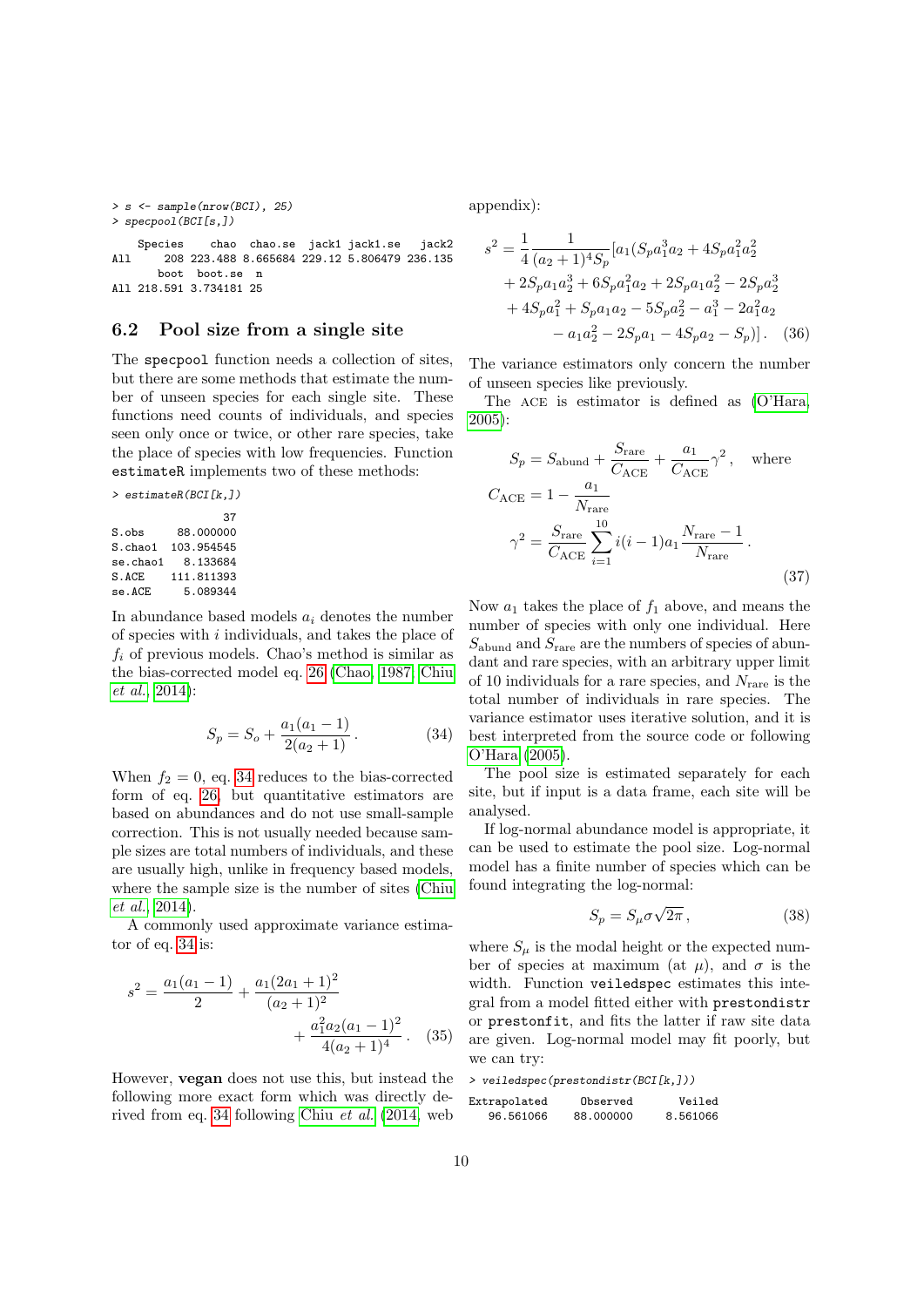

<span id="page-10-13"></span>Figure 7: Beals smoothing for Ceiba pentandra.

> veiledspec(BCI[k,])

| Extrapolated | Observed | Veiled   |
|--------------|----------|----------|
| 100.82725    | 88,00000 | 12.82725 |

### <span id="page-10-0"></span>6.3 Probability of pool membership

Beals smoothing was originally suggested as a tool of regularizing data for ordination. It regularizes data too strongly, but it has been suggested as a method of estimating which of the missing species could occur in a site, or which sites are suitable for a species. The probability for each species at each site is assessed from other species occurring on the site.

Function beals implement Beals smoothing [\(Mc-](#page-11-16)[Cune, 1987;](#page-11-16) De Cáceres and Legendre, 2008):

> smo <- beals(BCI)

We may see how the estimated probability of occurrence and observed numbers of stems relate in one of the more familiar species. We study only one species, and to avoid circular reasoning we do not include the target species in the smoothing (Fig. [7\)](#page-10-13):

 $\rightarrow$   $j$   $\leftarrow$  which(colnames(BCI) == "Ceiba.pentandra")

# References

- <span id="page-10-7"></span>Anderson MJ (2006). "Distance-based tests for homogeneity of multivariate dispersions." Biometrics, 62, 245–253.
- <span id="page-10-8"></span>Anderson MJ, Ellingsen KE, McArdle BH (2006). "Multivariate dispersion as a measure of beta diversity." Ecology Letters, 9, 683–693.
- <span id="page-10-10"></span>Chao A (1987). "Estimating the population size for capture-recapture data with unequal catchability." Biometrics, 43, 783–791.
- <span id="page-10-11"></span>Chiu CH, Wang YT, Walther BA, Chao A (2014). "An improved nonparametric lower bound of species richness via a modified Good-Turing frequency formula." Biometrics, 70, 671–682.
- <span id="page-10-3"></span>Clarke KR, Warwick RM (1998). "A taxonomic distinctness index and its statistical properties." Journal of Applied Ecology, 35, 523–531.
- <span id="page-10-5"></span>Clarke KR, Warwick RM (1999). "The taxonomic distinctness measure of biodiversity: weighting of step lengths between hierarchical levels." Marine Ecology Progress Series, 184, 21–29.
- <span id="page-10-4"></span>Clarke KR, Warwick RM (2001). "A further biodiversity index applicable to species lists: variation in taxonomic distinctness." Marine Ecology Progress Series, 216, 265–278.
- <span id="page-10-6"></span>Coleman BD, Mares MA, Willis MR, Hsieh Y (1982). "Randomness, area and species richness." Ecology, 63, 1121–1133.
- <span id="page-10-12"></span>De Cáceres M, Legendre P (2008). "Beals smoothing revisited." Oecologia, 156, 657–669.
- <span id="page-10-1"></span>Fisher RA, Corbet AS, Williams CB (1943). "The relation between the number of species and the number of individuals in a random sample of animal population." Journal of Animal Ecology, 12, 42–58.
- <span id="page-10-9"></span>Good IJ (1953). "The population frequencies of species and the estimation of population parameters." Biometrika, 40, 237–264.
- <span id="page-10-2"></span>Heck KL, van Belle G, Simberloff D (1975). "Explicit calculation of the rarefaction diversity measurement and the determination of sufficient sample size." *Ecology*, **56**, 1459–1461.

<sup>&</sup>gt; plot(beals(BCI, species=j, include=FALSE), BCI[,j], ylab="Occurrence", main="Ceiba pentandra", xlab="Probability of occurrence")